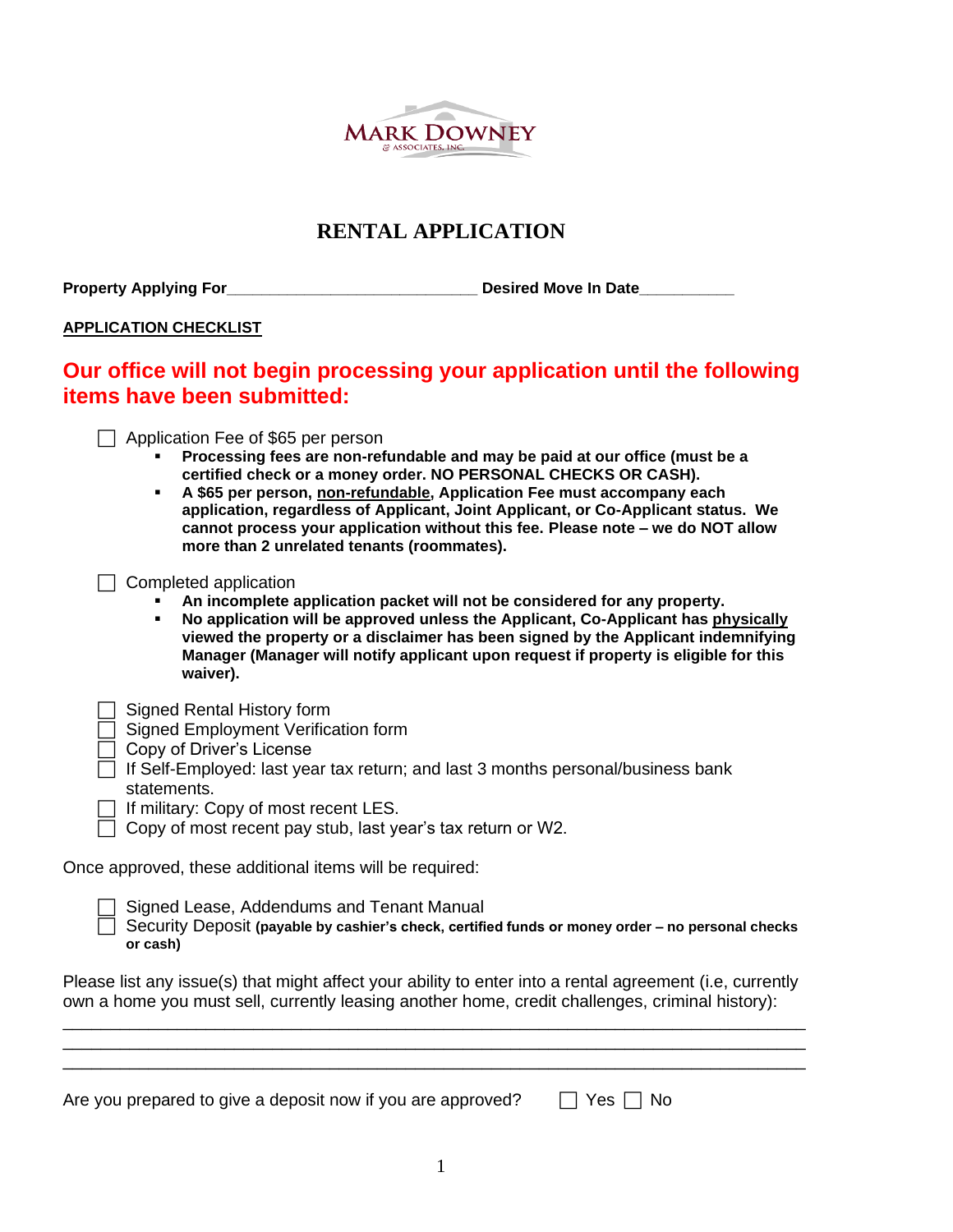## **APPLICANT INFORMATION**

| Last                                                                         |                         | First              | Middle                       |                                                 | Maiden            | Date of Birth            |  |
|------------------------------------------------------------------------------|-------------------------|--------------------|------------------------------|-------------------------------------------------|-------------------|--------------------------|--|
|                                                                              |                         | Driver's License # |                              | Phone No.                                       |                   | <b>Email Address</b>     |  |
| Social Security No.                                                          |                         |                    |                              |                                                 |                   |                          |  |
| Home Phone No.                                                               |                         |                    | Cell Phone No.               |                                                 | Work Phone No.    |                          |  |
| <b>Marital status?</b>                                                       |                         | Married            | Divorced                     | Separated                                       | Single            |                          |  |
| <b>Emergency</b>                                                             |                         | Name               |                              |                                                 |                   |                          |  |
| Contact (other than<br>co-applicant)                                         |                         | Full Address       |                              |                                                 |                   | Phone No.                |  |
| Active duty military?                                                        |                         | Yes                | No                           | If military, what<br>is your rank?              |                   |                          |  |
| Do you have orders to<br>remain here for 12 months<br>or longer?             |                         | Yes                | No                           | When do you<br>anticipate being<br>transferred? |                   |                          |  |
| Do you plan to move into<br>military housing if it<br>becomes available?     |                         | Yes                | No                           |                                                 |                   |                          |  |
| Are you a student?                                                           |                         | Yes                | No                           |                                                 |                   |                          |  |
| Do you or any intended<br>occupants smoke?                                   |                         | Yes                | No                           |                                                 |                   |                          |  |
| Have you ever filed for<br>bankruptcy?                                       |                         | Yes                | <b>No</b>                    | If yes, when?                                   |                   |                          |  |
| Have you ever terminated a<br>lease or had an eviction<br>filed against you? |                         | Yes                | $\sqsupset$ No               | If yes, how<br>many times?                      |                   |                          |  |
| <b>Present</b><br><b>Address</b>                                             | Street                  |                    | City                         | State                                           | Zip               |                          |  |
|                                                                              | Rent                    | Own                | Rent/Mortgage payment<br>\$  | /month                                          | Since $/$ /       |                          |  |
|                                                                              | Landlord Mgmt. Co. Name |                    | <b>Bus. Address</b>          |                                                 | Phone No.         | Fax No.                  |  |
| <b>Previous</b><br><b>Address</b>                                            | Street                  |                    | City                         | State                                           | Zip               |                          |  |
|                                                                              | Rent                    | Own                | Rent/Mortgage payment<br>\$. | From<br>/month                                  | $\frac{1}{2}$     | $\frac{1}{\sqrt{2}}$ / / |  |
| <b>Present</b><br>Employer                                                   | Name                    |                    | <b>Bus. Address</b>          |                                                 |                   | Phone No.                |  |
|                                                                              | Position                | Supervisor         | Income<br>\$                 | /month                                          | Since $_{\_}/$    |                          |  |
| <b>Previous</b><br><b>Employer</b>                                           | Name                    |                    | Bus. Address                 |                                                 |                   | Phone No.                |  |
|                                                                              | Position                | Supervisor         | Income<br>\$                 | From<br>/month                                  |                   | to $-$                   |  |
| Automobile<br>1 <sup>st</sup> Car                                            | Year, Make, and Model   |                    |                              | Color                                           |                   | Tag $#$                  |  |
| Automobile<br>$2nd$ Car                                                      | Year, Make, and Model   |                    |                              | Color                                           |                   | Tag#                     |  |
| Do you have<br>any pets?                                                     |                         | Animal Type        |                              | <b>Breed</b>                                    | Weight            | Age                      |  |
|                                                                              | 1.<br>2.                |                    |                              |                                                 |                   |                          |  |
|                                                                              | 3.                      |                    |                              |                                                 |                   |                          |  |
| How did you hear about us?                                                   |                         | Billboard          | Friend                       | Yard Sign<br>Internet                           | Real Estate agent | Other                    |  |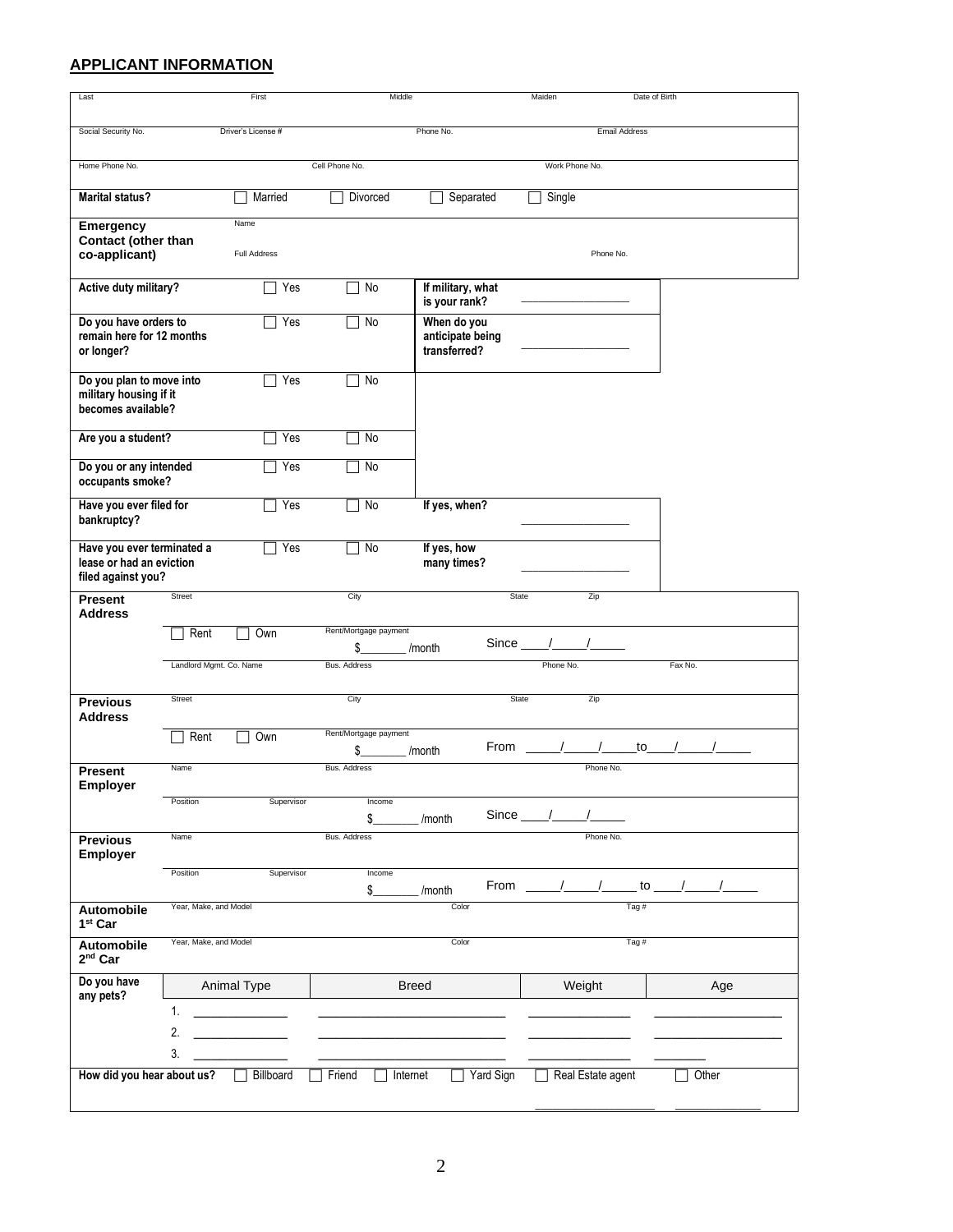#### **OCCUPANT INFORMATION**

**Each occupant over the age of 18 (excluding dependant children) must complete a separate application.**

| <b>Applicant intends</b>                                                                                                                                       | Occupant Name                                  | Age                                                                                     | Relationship to Applicant |  |
|----------------------------------------------------------------------------------------------------------------------------------------------------------------|------------------------------------------------|-----------------------------------------------------------------------------------------|---------------------------|--|
| for the following<br>individuals<br>(including co-<br>applicants) to<br>reside with him or<br>her during the<br>residential<br>tenancy applied<br>for:         | 1.<br>2.<br>3.<br>4.<br>5.                     |                                                                                         |                           |  |
| Have you or any occupants<br>ever been arrest for, convicted<br>of, put on probation for, or had<br>adjudication withheld or<br>deferred for a felony offense? | Yes<br>No                                      | If yes, please list<br>the offense(s)<br>and county/state<br>where you were<br>charged. |                           |  |
| For each occupant under the age of 18,<br>and school suspension/expulsion for<br>behavior problems involving violence,<br>drugs, or sex.                       | please list any arrests, criminal convictions, |                                                                                         |                           |  |

#### **APPLICATION TERMS**

**PARTIES**.The Applicant named above hereby enters this agreement with **MARK DOWNEY & ASSOCIATES, INC** (hereinafter "Manager") regarding the premises located at **Algebra 2** (hereinafter "Property") and agrees to all terms herein. Manger is the authorized and lawful agent of the owner of said Property and hereby acts on owner's behalf

regarding all aspects of leasing the Property. "Applicant" shall mean male or female, according to who is a party to this application.

**GENERALLY**. Applicant hereby consents to and gives all information requested herein—including references, credit records, consumer report, information about character, general reputation, personal characteristics, employment, financial verification, mode of living, and all public record information including criminal and tax records. Applicant giving false, misleading, or misrepresented information may result in the application being rejected, a lease being voided, and/or immediate eviction, with loss of all deposits and any other penalties applicable under the lease terms. Applicant has the right to make a written request within a reasonable period of time to receive additional. detailed information about the nature and scope of this investigation. Any incomplete applications may be rejected or denied. All adult applicants over the age of 18 must submit a completed, dated, and signed rental application and application fee. Verbal representations are not binding or effective. **This application is preliminary only, in no way implies that a particular rental unit shall be available, and in no way obligates Manager to execute a lease or deliver possession of the Property**. Time is of the essence. It is the responsibility of the Applicant to research and inquire about relevant factors concerning Applicant's "suitableness/acceptance" of the Property, including but not limited to: school zones, hazard/flood zones, noise zones, location, appearance, condition, design and color, accessibility, insurance costs, handicap accessibility features, zoning, etc.

**NON-REFUNDABLE APPLICATION FEE**. Applicant must pay Manager the sum of \$**65.00 per applicant** as a Non-Refundable application fee for costs, expenses, and fees in processing the application. Some homeowners and condominium associations may require a separate application and fees, and if such is the case, Applicant must also apply separately to such homeowners or condominium associations and remit whatever other application fee may be required (We will inform you if such is the case).

**MULTIPLE APPLICANTS**. Where there are multiple co-applicants, Manager may deny each and/or all co-applicants based upon one coapplicant's failure to pass Manager's selection criteria. Co-applicants are jointly and severally liable for all terms of this application, including any fees due or owed. Each applicant must complete an application independently from all other co-applicants. We do not allow more than 2 unrelated tenants / roommates (over the age of 18) or more than one married couple per home.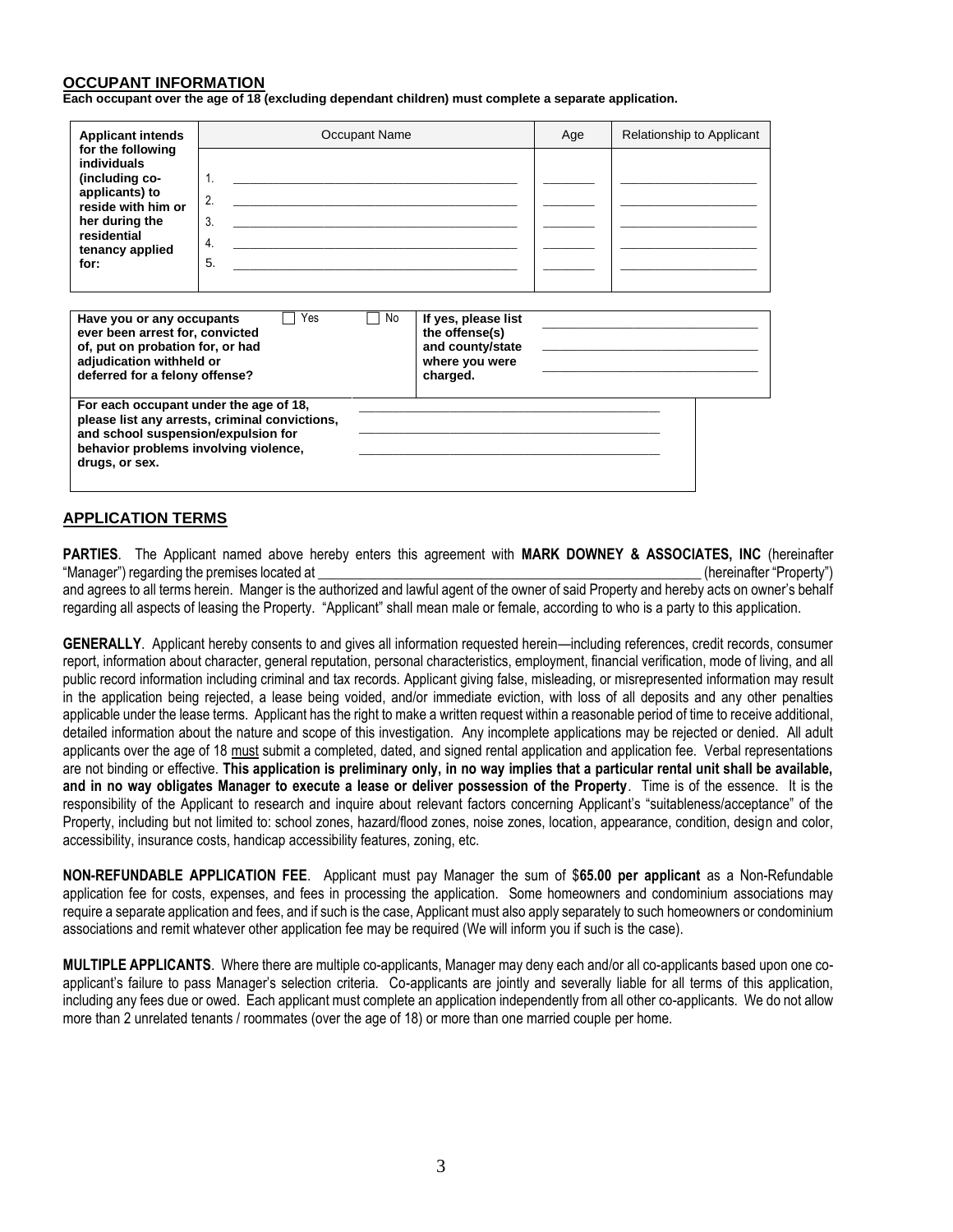**In the event there are multiple applicants for the Property, Manager shall decide which applicant best qualifies for the Property based upon the results of the application process. If you are approved, but not for the property you applied for, you may elect to transfer your application to another of our available properties without payment of an additional application fee.**

**KEYS**. Applicant may obtain keys to preview any of our unoccupied rentals by completing a Key Release and Deposit form.

**APPLICATION PROCESSING AND TIME FRAME**. Applicant must submit a completed application, providing accurate contact information for any persons referenced in the application, AND Applicant must provide all documents requested in the Application Checklist. Generally, applications are processed within 48 hours, however, times may vary. In some cases, approval of homeowner associations, condo associations, homeowners, or unforeseen circumstances may require some applications to take longer. Manager will attempt to contact Applicant immediately upon determination of approval or denial. Application processing may be delayed due to circumstances caused by Applicant, such as Applicant's requests, preliminary lease negotiations, or Applicant's failure to provide accurate and necessary information. **Applicant agrees that there is no guarantee that Applicant will be accepted before another Applicant.**  If Applicant is NOT approved and Applicant has rendered a holding fee to Manager, this amount shall be refunded, so long as Applicant has fulfilled all other provisions herein. This application shall be valid for a period of not more than 90 days. We reserve the right to request a new application and credit report anytime thereafter.

PAYMENT. All initial funds paid in relation to this application for residency of the Property must be in the form of a cashier's check or money order and made payable to **MARK DOWNEY & ASSOCIATES, INC.** If Applicant is approved, subsequent payments must be made in accordance with the terms of the executed lease.

**RESIDENTIAL-SELECTION CRITERIA**. Manager's criteria for evaluating applications are outlined below for your review in the section titled Residential Selection Criteria. Based upon Manager's findings through the application process, Manager has the right to: **(1)** make further inquiries of Applicant; **(2)** increase the deposits and/or rent amount required for the Property; **(3)** require advanced rent; **(4)** reject Applicant and any co-applicants; and **(7)** take other actions to reserve the rights of Manager and Owner. Applicant has the right to deny such terms and not rent said property.

**CONSENT**. Applicant agrees that if he or she becomes a tenant, that he or she gives permission to Manager to provide and/or place his or her name and other identifying information, such as date of birth, male/female (not DL, social security #) on any applicant information website for purposes of reporting residency outcome, including but not limited to report of damages caused, eviction, abandonment, lease termination and the purpose or reason(s) for such. Applicant hereby waives any claims against Manager or any other person or entity hosting such website for posting such information.

**LONG-TERM REPRESENTATION.** Applicant understands that this application is for long-term rentals only (i.e. 12 month lease), By signing this application, Applicant represents in good faith that he or she knows of no facts or circumstances that will foreseeably cause the Applicant not to be able to fulfill the terms of a long-term lease. Applicant may inquire if Manager offers short-term rentals if he or she cannot make such representation. If Manager offers short-term rentals (6 months or less), then Applicant must complete a different Short-Term Application. In accordance with Federal law, Manager will honor 50 U.S.C §535 (the "Military Clause").

**PROPERTY-HOLDING FEE.** The Property will remain on the market until the lease has been signed by Applicant, all co-applicants, and the requisite Security Deposit has been paid in full. However, upon approval of Applicant and all co-applicants, Applicant may elect to pay a Property Holding Fee (the "PHF") in order to reserve the Property for 2 business days, unless Manager provides written confirmation extending the reservation period. The PHF shall be equivalent to the rental amount advertised for the Property, and said fee shall NOT be considered "deposit money" or a "security deposit" as defined within §83.43 of the Florida Statutes. If Applicant elects to pay a PHF and the lease is fully executed by Applicant and all co-applicants prior to the end of the reservation period, Manager shall transfer the PHF toward the Property's required Security Deposit, and Applicant will assume all rights to the Security Deposit, subject to the terms of the lease. If Applicant elects to pay the PHF, but Applicant and all co-applicants fail to fully execute the lease prior to the end of the reservation period, Applicant forever forfeits all rights to the PHF.

**VERIFICATION.** Applicant hereby acknowledges and agrees to the additional facts or terms: (1) all statements and/or facts submitted to the Manager are true and complete; (2) Applicant understands and agrees to the terms of application and rental process.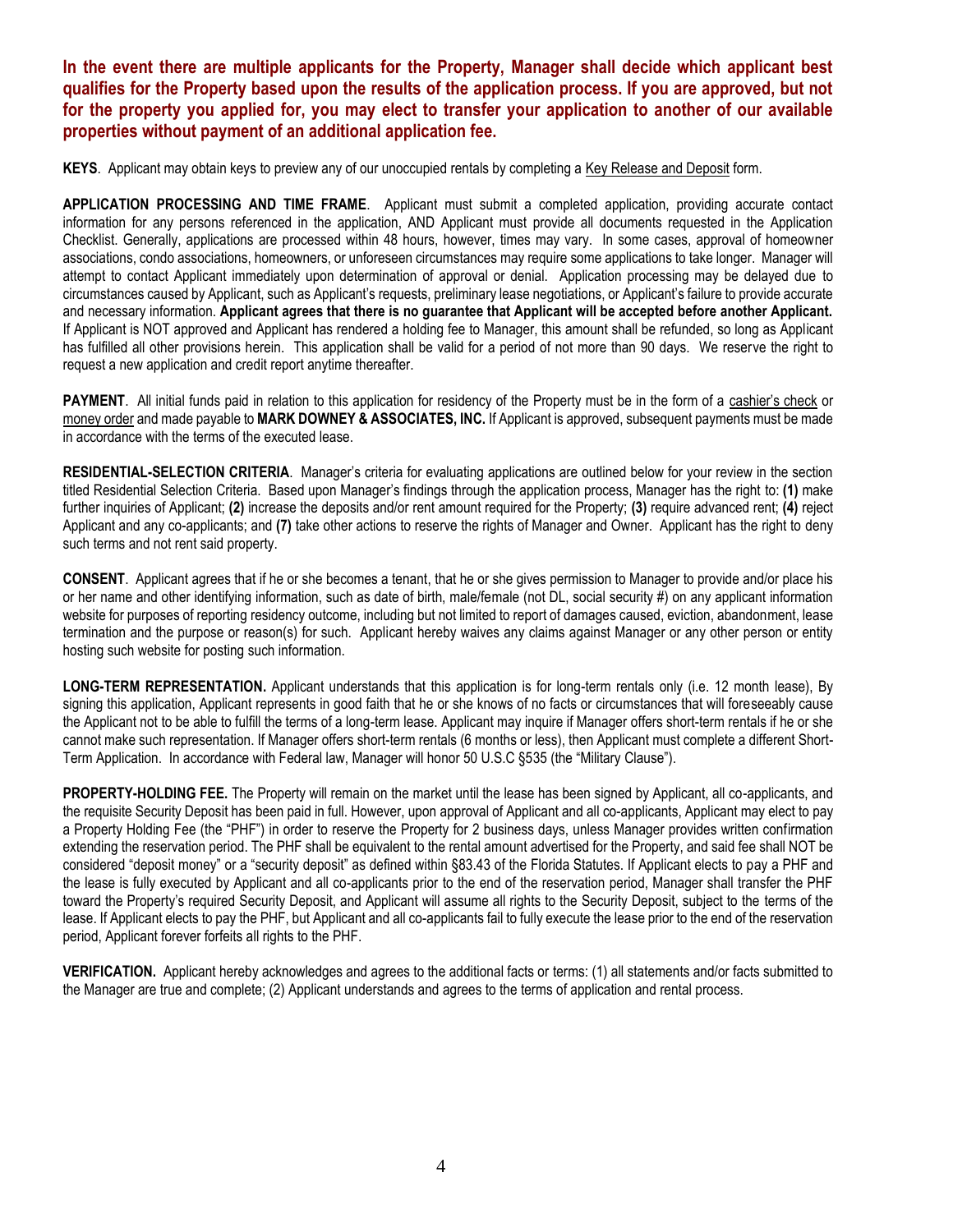### **RESIDENT SELECTION CRITERIA**

➢ **Mark Downey & Associates, Inc. (MD&A) does not discriminate on the basis of age, race, color, creed, religion, sex, national origin, disability, or familial status.** 

The following is MD&A's criteria for qualifying an applicant as a resident and must be included with all applications.

- 1. All applications must be fully completed, signed, dated, and photo ID provided.
- 2. Manager does NOT accept co-signers or guarantors.
- 3. Reliable documentation, current email addresses and telephone numbers of all income sources must be provided. Income must be a minimum of 3 times the rental amount.
- 4. FICO score of at least 600. If lower, MD&A reserves the right to immediately end the application process and deny applicant housing. However, if other factors exist, such as a strong landlord recommendation from at least one verifiable landlord, MD&A may take other factors into account or may approve (assuming all other criteria pass) with a higher deposit or rental amount.
- 5. If employed, you will need one of the following:
	- a. Your most current pay stub
	- b. Last year's W-2 or Tax Return
	- \*F**or military members** we require your rank and LES statement only.

\*If self-employed, you need to furnish last year's tax returns, and upon request, your 1099 and a statement of current year's income.

\*Other income, such as retirement, AFDC, SDI, or others, must have reliable documentation.

- 6. Family size must be in compliance with the available unit, per HUD guidelines. For example, we do not allow 10 occupants for a 3 Bedroom home.
- 7. APPLICANT **WILL** BE DENIED OCCUPANCY FOR THE FOLLOWING REASONS:
	- a. Falsification of application
	- b. Incomplete application
	- c. Poor rental history profile. Examples include:
		- i. Slow or Non-payment of rent within past 12 months;
		- ii. Evictions (unless it is proven that you were falsely evicted);
		- iii. A history of violence to persons or property, felony conviction, or any sexual criminal history;
		- iv. A history of poor or unsanitary housekeeping; or
		- v. A history of drug related activity or prison/jail history by any household member.
	- d. History of unruly or destructive behavior by resident or resident's household
	- e. Poor personal references
	- f. Derogatory credit history as indicated, below 600 or recent history of late payments to creditors and or utility providers.
- 8. Criminal and eviction history may be verified by our company and/or an independent company using court and public records.
- 9. **All PETS** must be approved by **MD&A/Owner.** If a pet is allowed, there will be a charge (TBD but typically \$300-450/pet), which is a **NON-REFUNDABLE** fee. This fee allows you the right to have an **APPROVED** pet on the premises. *This fee is not a damage deposit; tenant is responsible for all damages caused by pets.* The following pets are not allowed at any time: Doberman Pinscher, German Shepard, Chow Chow, Rottweiler, Akita, Pit Bull. Other breeds that possibly require paperwork from veterinarian include: Presa Canario, Bull Mastiff, Huskies, Saint Bernard, Malamutes, Great Danes, Mastiff. Also, dogs that contain a mix of one or more of the above breeds, and dogs, regardless of breed, that have been involved in a biting incident. The only exception is those breeds that have documented papers from an obedience school or organization approved by MD&A or per statutory guidelines. We must have these on file.
- 10. If approved, the lease must be signed; a \$150.00 lease fee (attorney drafted for your protection) and a holding fee (at least 90% of monthly rent amount – verify with leasing associate) must be paid in either certified funds or a money order within one business day of approval. If more than one party has made application, and more than one has been approved, the first approved tenant to place the holding fee with MD&A will be the tenant to secure the property. Once all funds have been received, we will take the property off the market and hold it for a total of fifteen (15) days. At the end of fifteen (15) days, if tenant has not taken occupancy, tenant's holding fee will be forfeited and the property will be placed back on the rental market. Full first month's rent is due on or before occupancy date. If the lease date is on or after the 20<sup>th</sup> of the month, the prorated rent plus the following rent is due.
- **11.** Roommates must be able to qualify individually and may be considered with the owner's permission and are subject to MD&A's exclusive approval. A security deposit equal to 150% of the advertised rent amount will be required. This security deposit is to be payable in advance in the form of certified funds. If one tenant shall desire to vacate during any occupancy period, MD&A must approve any changes and tenants will owe a fee of \$95 for the change in lease.
- **12. A minimum, non-refundable, property preparation/vacate fee of \$120 will be charged to the Resident(s) upon vacating property, and will be taken out of the deposit.**